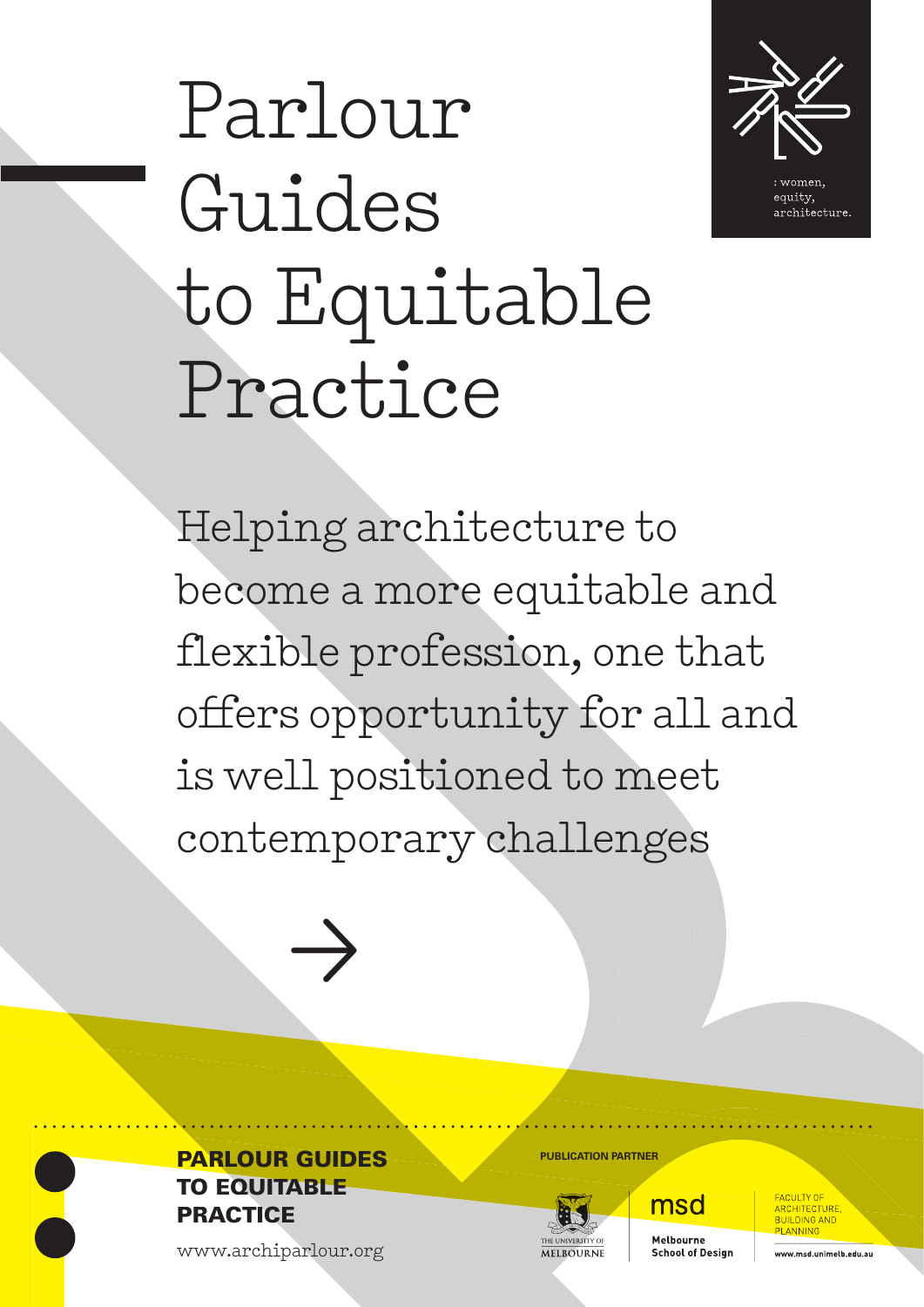

## Architecture is in the midst of substantial change.

How architects define themselves, how practices operate, and the range of roles and types of work pursued – all is up for grabs.

Since the research underpinning the guides began in 2011, many women and men in Australian architecture have stepped forward to ask for a more inclusive profession, one that assists women and men to better balance their professional and personal lives, to realise their full potential, and to stay in the profession.

The Parlour guides will help facilitate this change.

Addressed to practices, employees and the wider profession, the Parlour guides outline the key issues facing women in architecture and provide positive, productive strategies for change.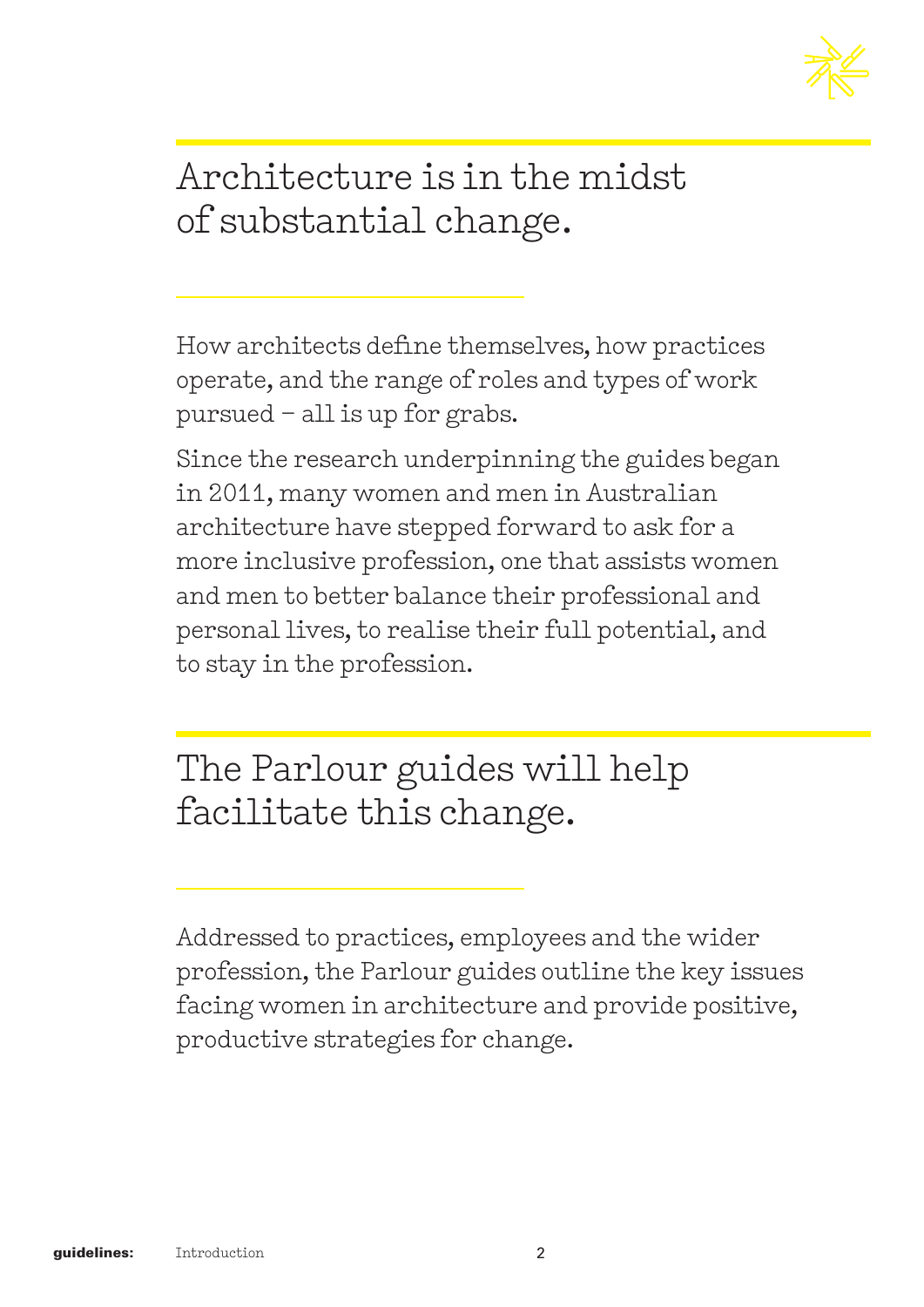

# Why do we need the guides?

Women have been an active and successful part of Australian architecture for over a century. However, they leave the profession at much higher rates than men, experience career constrictions that limit their ability to participate, and are dramatically under-represented at senior levels of the profession. Overall, there is a significant mismatch between education successes and career opportunities available to women in Australian architecture.

The reasons for this gap are complex and multifaceted, but it is clear that the structures and cultures of architectural practice and workplaces play a significant role in perpetuating inequity. Research from other professions and industries shows that a more conscious approach to workplace practices can help change patterns of behaviour and processes that restrict women's advancement.

Ethical case There is a clear ethical argument for developing a more equitable profession. Women in architecture should have access to the same opportunities as their male colleagues, and should be valued for the quality of their work.

**Business case** There is also a strong business case, which has been identified through a large body of research in other fields. Put simply, significant creative and economic advantages flow when a business draws on a broad range of skills, perspectives and expertise. Well-managed teams with a diversity of experience and expertise have better problemsolving skills and produce better, more inventive outcomes.

Architectural practices that foster equitable workplaces will also reap the benefits of a productive and motivated team. They will retain highly skilled and experienced employees (thus avoiding the substantial costs associated with staff turnover) , and this will help the practice to grow and develop.

Finally, practices will better mirror client groups and have better access to wider networks.

Professional case The attrition of highly educated and skilled architects diminishes architecture's potential for change and renewal. If the profession is to adapt effectively to new environments we need more people who think in diverse ways, not fewer. A more diverse architectural community will also help develop a future for the profession, and allow it to effectively engage with significant global challenges.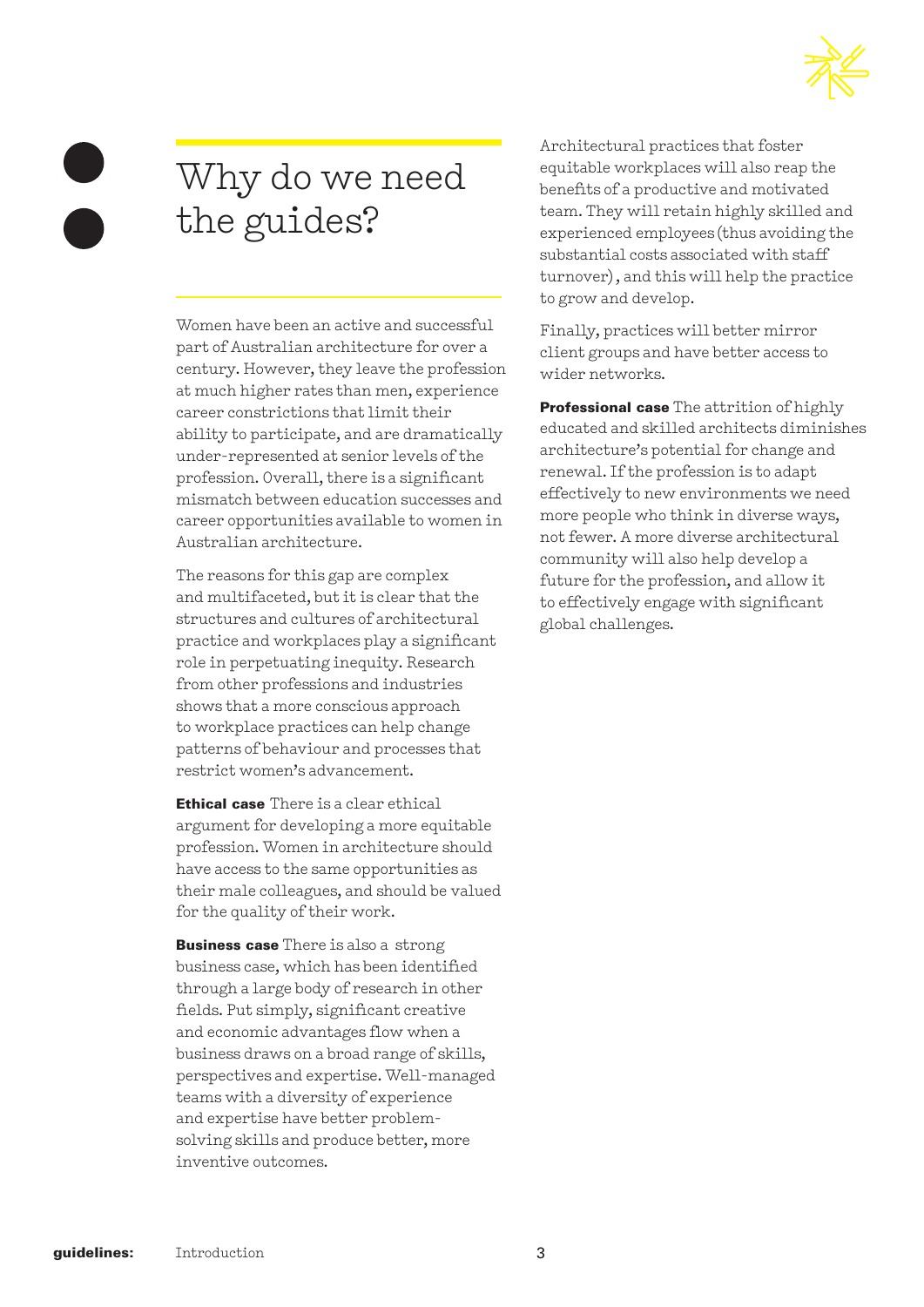

# Who are the guides for?

Everyone! Gender is not just a women's issue. Gender-based discrimination needs to be tackled by everyone: women and men, employers and employees, universities and professional bodies.

These guides will help everyone work towards a more equitable profession– in the way we do things and in the way we think about things. If the profession is to change with any speed, men need to be as actively involved as women.

Many of the challenges that face women in architecture also affect men. But they tend to impact on women in exaggerated ways. The architecture firm of the future – with increased flexibility, meaningful parttime work, acceptable career breaks and reasonable hours – will benefit us all.

# How do the guides work?

There is no one reason for women's significant under representation in architecture and no one solution. As a result, the guides provide multiple tactics to deal with multiple issues.

A two-fold strategy for change The guides identify eleven workplace issues that may impede or slow women's careers and then provide strategies to develop different, more equitable work practices.

### We can all make a difference

Recommendations are organised according to different roles. This acknowledges that practices, employees and professional groups can effect change in different ways. However, it is important to understand each other's perspectives, and we encourage readers to look at all sections to help gain insight into what can be done from multiple directions.

### Acknowledging different experiences

As you read the guides some observations will chime with your own experiences; others may not. This is because the guides discuss women and men as groups. Understanding the experiences of groups is important for helping to identify structural factors; however, it can also lead to generalisations that will not match all individual experiences.

Perceptions and experiences of gender bias can also change over time. Many small events add up to affect women's careers, and inequity does not affect all women evenly or in the same way.

One of the fundamentals of an equitable and inclusive profession is having empathy and acknowledging that the experiences of others may be different from your own.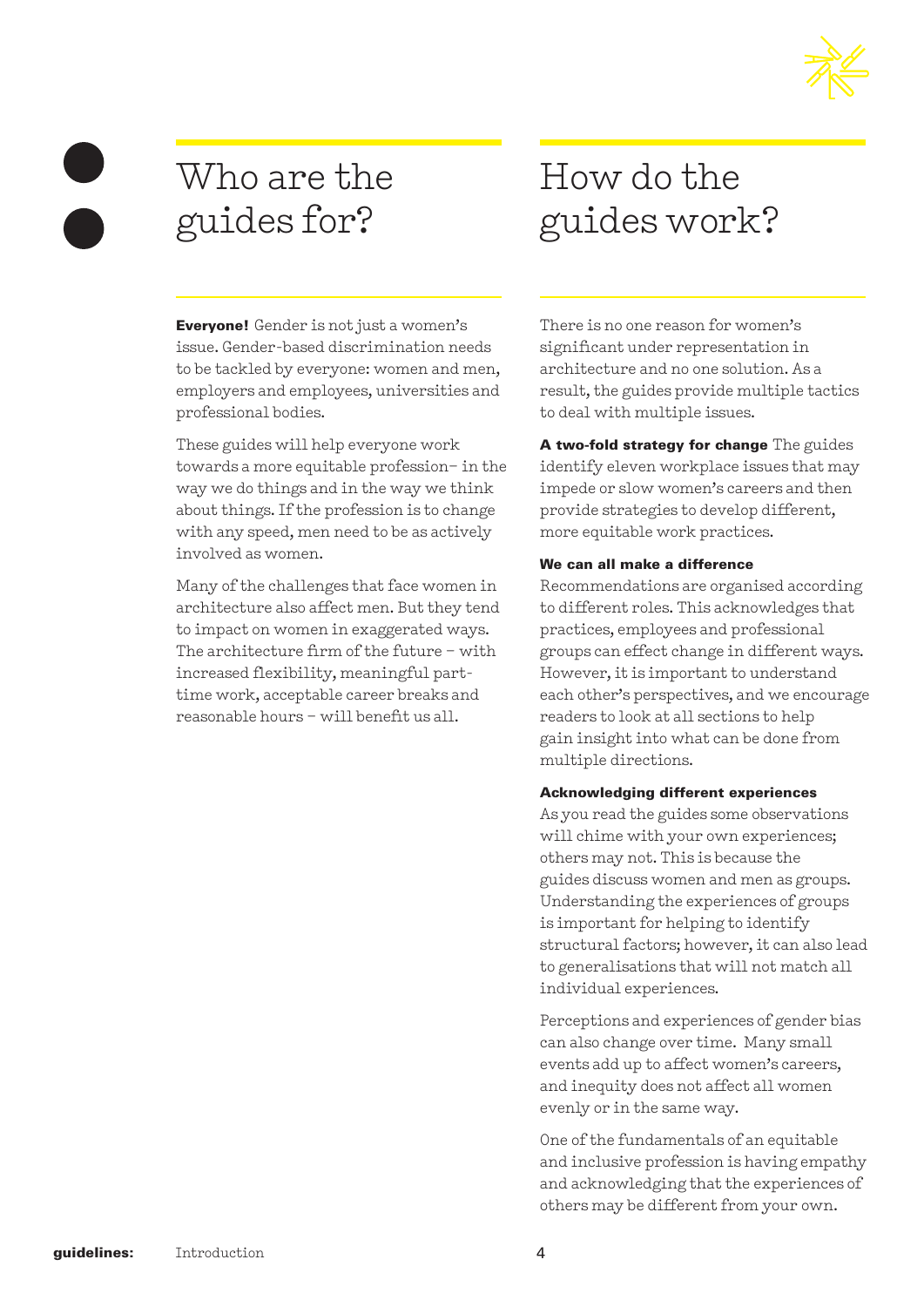

## Get started!

Each guide provides detailed advice, but but there are some recurring themes, which we outline below.

- Understand the ethical and the business cases for an equitable architecture profession.
- Value your work and that of your colleagues, employees and the profession.
- Ensure your practice is managed well.
- Be clear about who is responsible for HR, workflow and employee management.
- Have robust and equitable policies and procedures in place, which can be understood and used by all.
- Understand how your own practice works, being sensitive to how its structure, management and leadership model affect equity issues.
- Be aware of unconscious bias and have strategies to counter it.
- Know your rights and responsibilities as an employee and as an employer.
- Plan your career and think laterally and creatively about what a career might be.
- Be confident, competent and well-informed.
- Speak up, be visible and negotiate.

Good luck and please let us know if the guides have been useful to you.

Contact Parlour **:** http://www.archiparlour.org/ or email us at hello@archiparlour.org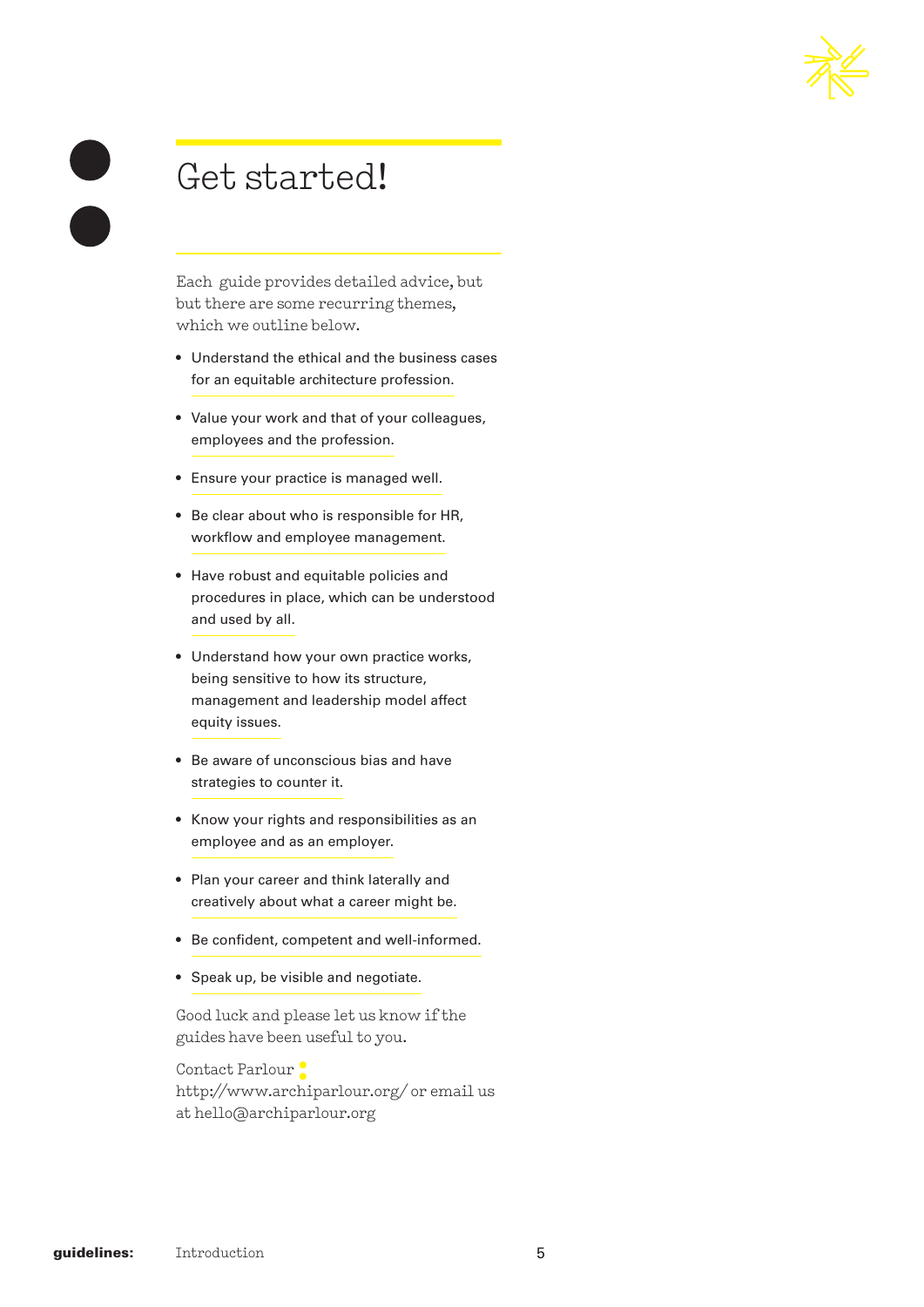

## References

Each guide includes a set of further resources. In addition to these topic-specific resources, the following publications and reports provide broad accounts of the issues facing women within architecture.

'Why Do Women Leave Architecture?' Ann de Graft Johnson, Sandra Manley and Clara Greed (London: Royal Institute of British Architects, University of West England, 2003)

### 'Women in Architecture in Canada'

Eva Matsuzaki, Patricia Gibb and Imbi Harding, Consultations & Roundtables on Women in Architecture in Canada (Vancouver: Royal Architectural Institute of Canada, 2003).

### *Designing Women: Gender and the Architectural Profession*

Annmarie Adams and Peta Tancred (University of Toronto Press, 2000)

### *Going Places: The Career Progression of Women in the Architectural Profession*

Paula Whitman (Royal Australian Institute of Architects and Queensland University of Technology, 2005)

There is a large amount of material on the business case for gender equity. The following provides a good overview.

### *'Only Skin Deep: Re-examining the Business Case for Diversity'*

Deloitte Point of View Human Capital Australia, September 2011

http://www.deloitte.com/assets/Dcom-Australia/ Local%20Assets/Documents/Services/Consulting/ Human%20Capital/Diversity/Deloitte\_Only\_skin\_ deep\_12\_September\_2011.pdf

'The Business Case for Gender Equality' Workplace Gender Equity Agency

https://www.wgea.gov.au/sites/default/ files/2013-04-29%20BRANDED%20FINAL%20 businesscase%20for%20web.pdf

## Further reading

Women in Architecture campaign Architects Journal

http://www.architectsjournal.co.uk/events/wia

'Women in Architecture' Karen Burns, Parlour

http://www.archiparlour.org/ women-and-architecture/

'Architecture, Gender, Economics' Justine Clark, Parlour

http://www.archiparlour.org/ gender-architecture-economics/

'Who Wants to be a Woman Architect?' Karen Burns, Parlour

http://www.archiparlour.org/ who-wants-to-be-a-woman-architect/

See Parlour **:** for an extensive range of further research and discussion on gender and equity in Australian architecture.

http://www.archiparlour.org/